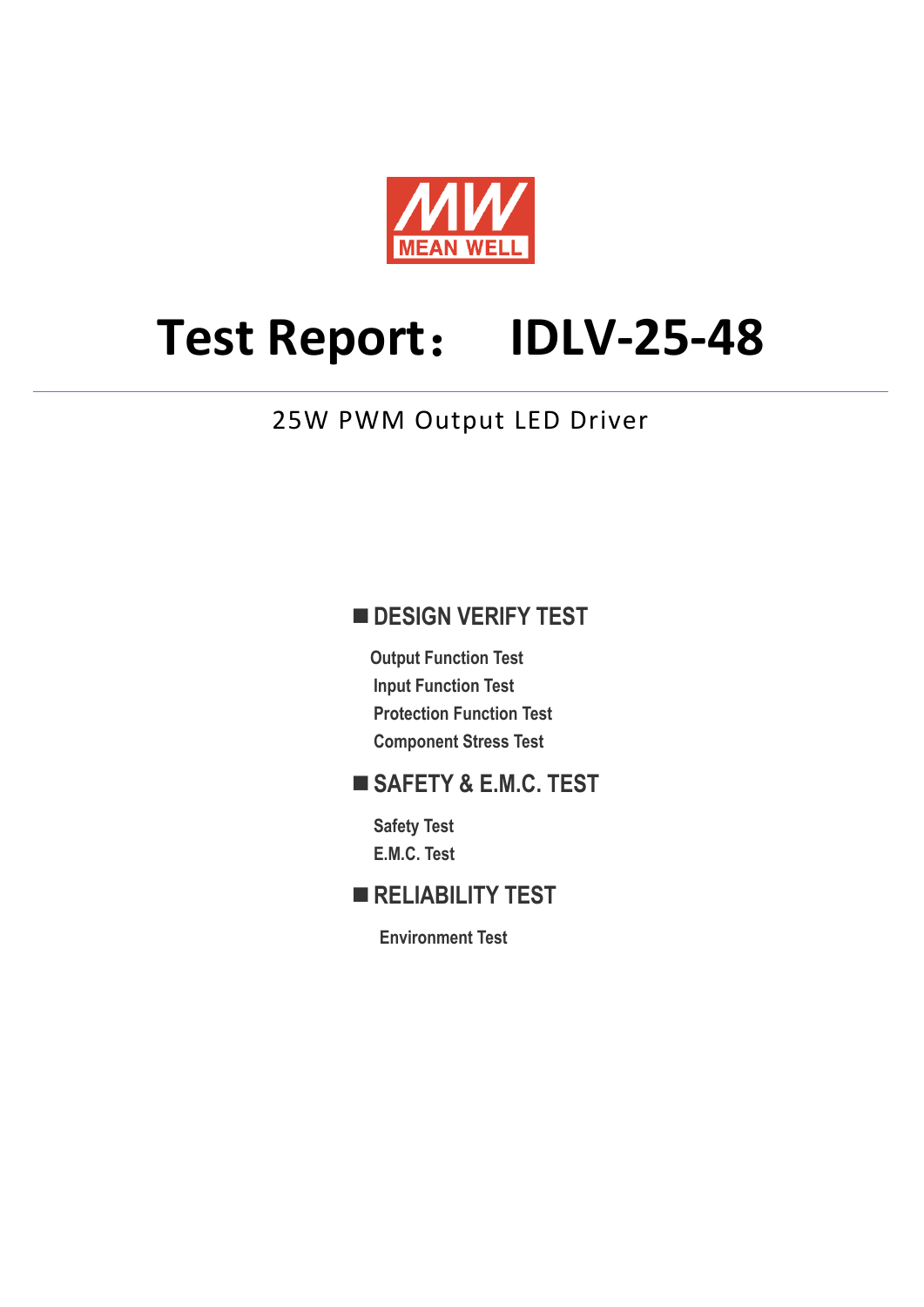

## **DESIGN VERIFY TEST**

## **OUTPUT FUNCTION TEST**

| <b>NO</b>      | <b>TEST ITEM</b>                                                                                                                                                                                                                                  | <b>SPECIFICATION</b>                       | <b>TEST CONDITION</b>                                                                                    | <b>RESULT</b>                                                    |
|----------------|---------------------------------------------------------------------------------------------------------------------------------------------------------------------------------------------------------------------------------------------------|--------------------------------------------|----------------------------------------------------------------------------------------------------------|------------------------------------------------------------------|
| $\mathbf{1}$   | PWM FREQUENCY                                                                                                                                                                                                                                     | 1KHz $(\pm 20\%)$                          | $I/P: 230$ VAC<br>O/P: FULL LOAD<br>Ta: $25^{\circ}$ C                                                   | 1068Hz                                                           |
| $\overline{2}$ | <b>VOLTAGE TOLERANCE</b>                                                                                                                                                                                                                          | ±10%                                       | I/P: 90 VAC / 295 VAC<br>O/P: FULL/ NO LOAD<br>Ta: $25^{\circ}$ C                                        | $-1.02\% -1.02\%$                                                |
| 3              | OVER/UNDERSHOOT TEST                                                                                                                                                                                                                              | $<$ $\pm$ 10%                              | I/P: 230VAC<br>O/P: FULL LOAD<br>Ta: $25^{\circ}$ C                                                      | $<\pm10\%$                                                       |
| 4              | SET UP TIME(Max)<br>500ms/230VAC<br>1200ms/115VAC                                                                                                                                                                                                 |                                            | I/P: 230 VAC<br>I/P: 115 VAC<br>O/P: FULL LOAD<br>Ta: $25^{\circ}$ C                                     | 282ms/230VAC<br>1180ms/115VAC                                    |
|                | INPUT=230VAC/50HZ @ FULL LOAD<br>CH1: Output Voltage CH2: AC Input Voltage<br>Tek Stop<br>$47.0V$<br>$47.2V$<br>Δ.<br>œ.<br>$\Delta$ : 282ms<br>68.0ms<br><b>Representation Communication</b><br>$\overline{2}$<br>31113111#111311113111131113111 |                                            | INPUT=115VAC/60HZ @ FULL LOAD<br>CH1: Output Voltage CH2: AC Input Voltage<br>Tek Stop<br>$\overline{2}$ | $\frac{\Delta}{\omega}$ : 45.8 V<br>$\Delta: 1.18s$<br>@: 24.0ms |
|                | <b>Gh1</b> 10.0 V %Ch2 250 V %M 100ms A Ch1 $f$ 37.4 V<br>150.60%                                                                                                                                                                                 |                                            | <b>Gill</b> 10.0 V %Ch2 100 V<br>M400ms A Ch1 J 37.8 V<br><b>IS0.60%</b>                                 |                                                                  |
| 5              | AUXILIARY DC OUTPUT<br>(For A-Type only)                                                                                                                                                                                                          | Nominal 12V (deviation 11.4~12.6)<br>@50mA | I/P: 230 VAC<br>O/P: FULL LOAD                                                                           | 11.92V                                                           |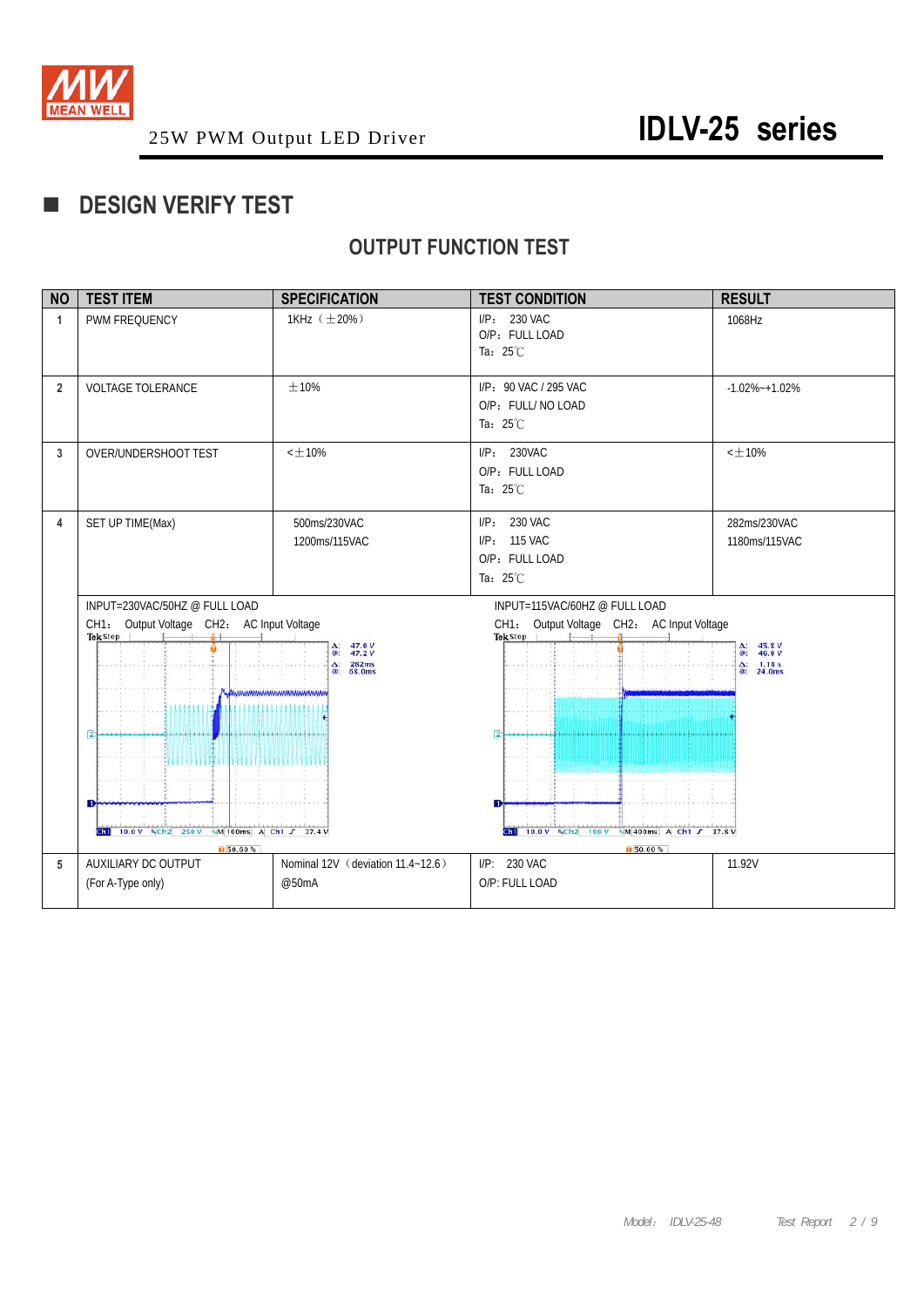

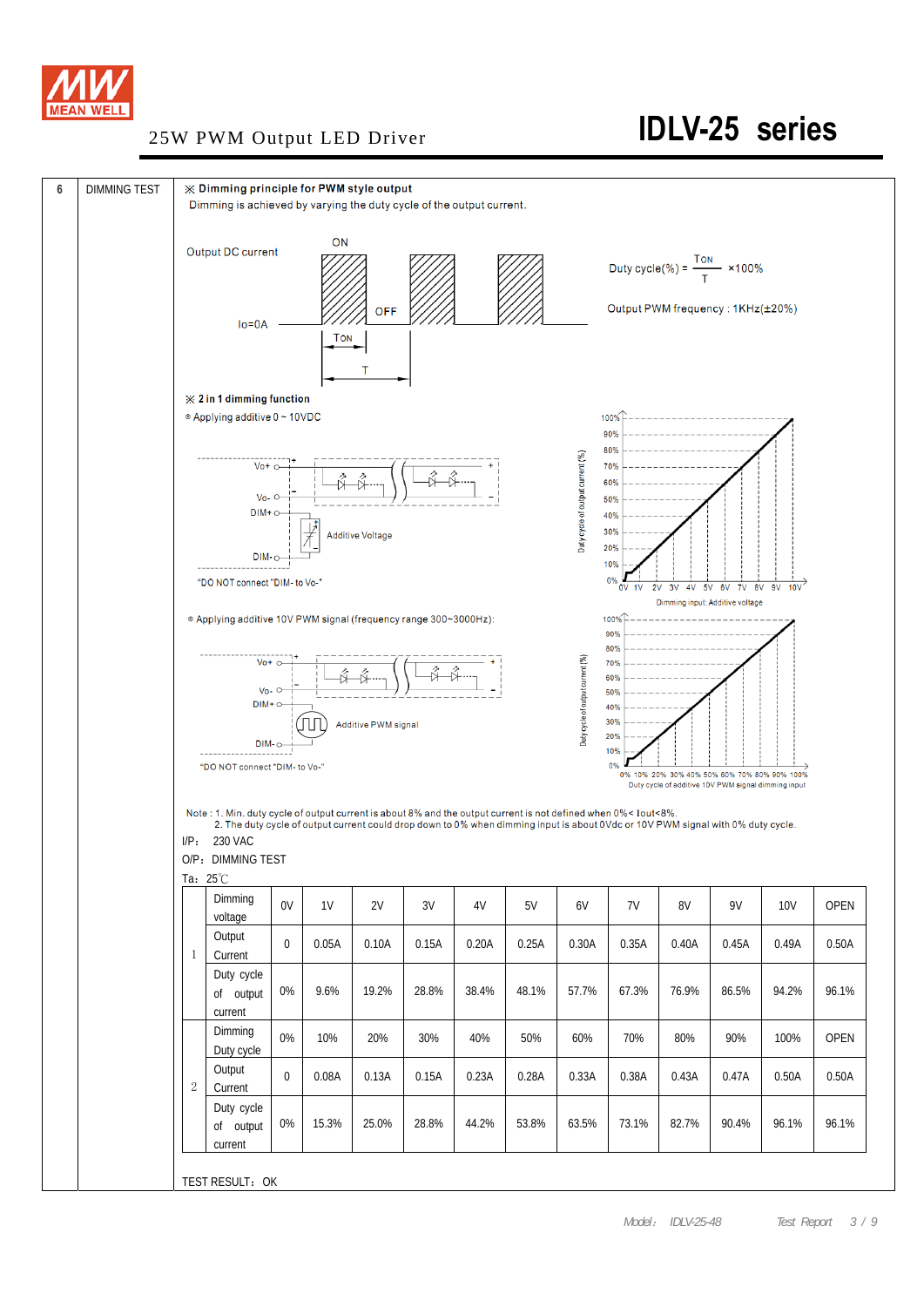

## **INPUT FUNCTION TEST**

| <b>NO</b>      | <b>TEST ITEM</b>                                       | <b>SPECIFICATION</b>                                             | <b>TEST CONDITION</b>                                                                                                                                                              | <b>RESULT</b>                                                         |  |  |  |
|----------------|--------------------------------------------------------|------------------------------------------------------------------|------------------------------------------------------------------------------------------------------------------------------------------------------------------------------------|-----------------------------------------------------------------------|--|--|--|
| $\mathbf{1}$   | INPUT VOLTAGE RANGE                                    | 90VAC~295VAC                                                     | I/P: TESTING<br>O/P: FULL LOAD<br>Ta: $25^{\circ}$ C                                                                                                                               | 87V~295V                                                              |  |  |  |
|                |                                                        |                                                                  | I/P:<br>(1)LOW-LINE-3V=87 V<br>HIGH-LINE+10V=305 V<br>O/P: FULL/NO LOAD<br>ON: 30 Sec OFF: 30 Sec 10MIN<br>(2)230VAC<br>ON: 0.5 Sec OFF: 0.5 Sec 20MIN<br>(POWER ON/OFF NO DAMAGE) | TEST: OK                                                              |  |  |  |
| $\overline{2}$ | <b>INPUT FREQUENCY RANGE</b>                           | 47HZ ~63 HZ<br>NO DAMAGE                                         | I/P: 90 VAC ~295 VAC<br>O/P: FULL~NO LOAD<br>Ta: $25^{\circ}$ C                                                                                                                    | TEST: OK                                                              |  |  |  |
| 3              | AC CURRENT                                             | 0.4A/115VAC<br>0.16A/230VAC<br>0.13A/277VAC                      | I/P: 115 VAC<br>I/P: 230 VAC<br>I/P: 277 VAC<br>O/P: FULL LOAD<br>Ta: $25^{\circ}$ C                                                                                               | $I = 0.2560A/115VAC$<br>$I = 0.1320$ A/230VAC<br>$I = 0.1110A/277VAC$ |  |  |  |
| 4              | LEAKAGE CURRENT                                        | < 0.75mA / 277VAC                                                | I/P: 277 VAC<br>O/P: NO LOAD<br>Ta: 25°C                                                                                                                                           | L-FG: 0.0025 mA<br>N-FG: 0.0025 mA                                    |  |  |  |
| 5              | NO LOAD POWER<br>CONSUMPTION                           | < 0.5W for Blank-Type<br>< 1.2W for A-Type                       | I/P: 230VAC<br>O/P: NO LOAD<br>Ta: $25^{\circ}$ C                                                                                                                                  | 0.4078W for Blank-Type<br>0.4952W for A-Type                          |  |  |  |
| 6              | INRUSH CURRENT(Typ)                                    | COLD START 30A/230VAC<br>Twidth =150 us measured at 50%<br>Ipeak | I/P: 230 VAC<br>O/P: FULL LOAD<br>Ta: 25°C                                                                                                                                         | I=21.7 A/230VAC<br>Twidth = $96us$                                    |  |  |  |
|                | INPUT=230VAC/50HZ @ FULL LOAD                          |                                                                  |                                                                                                                                                                                    |                                                                       |  |  |  |
|                | CH2: Input current<br>CH1: AC Input Voltage<br>Tek Run | Trig?                                                            |                                                                                                                                                                                    |                                                                       |  |  |  |
|                | Ŏ<br>ø                                                 | mariamman                                                        | $\Delta$ : 200mA<br>@: 11.0 A<br>$\Delta$ : 96.0µs<br>$@: 95.2 \mu s$<br>Ch <sub>4</sub> Max<br>21.7 A                                                                             |                                                                       |  |  |  |
|                | Ch2                                                    | 250 V ∿%M 40.0us A Ch4 f 11.9 A                                  |                                                                                                                                                                                    |                                                                       |  |  |  |
|                | $Ch4 + 5.00 A \Omega$<br>$\sqrt{34.40\%}$              |                                                                  |                                                                                                                                                                                    |                                                                       |  |  |  |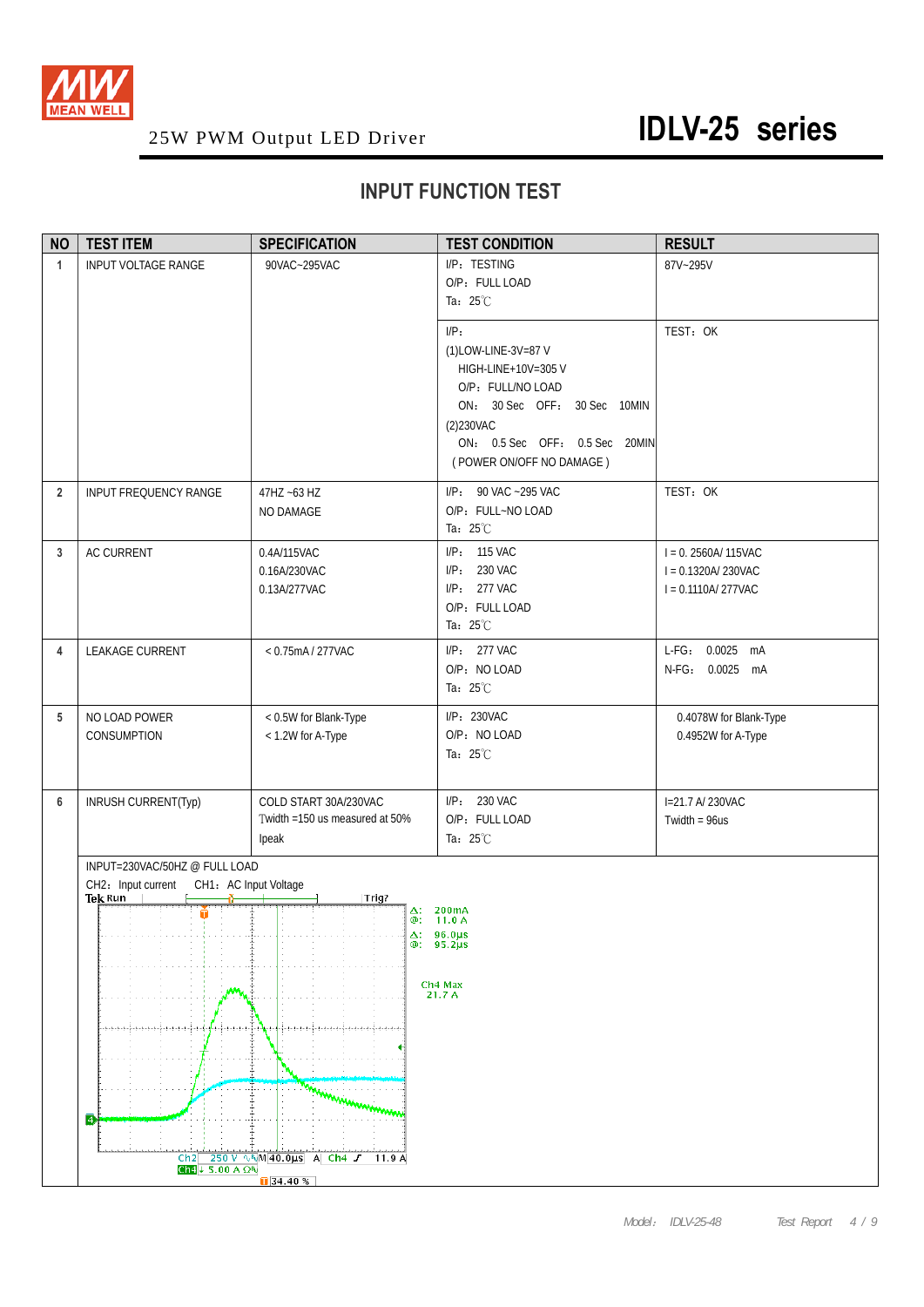

## 25W PWM Output LED Driver **IDLV-25 series**

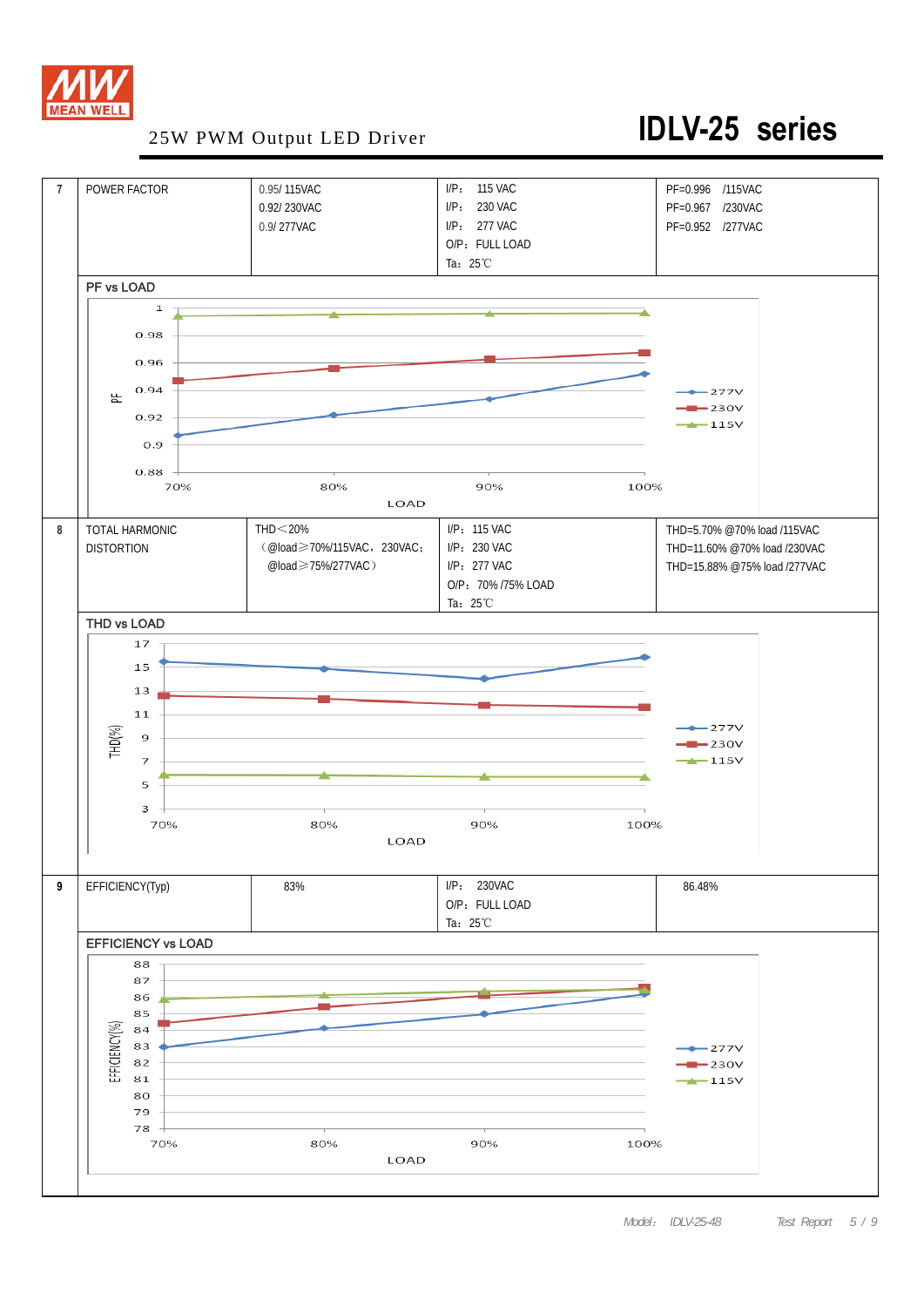

## **PROTECTION FUNCTION TEST**

| <b>NO</b> | <b>TEST ITEM</b>        | <b>SPECIFICATION</b> | <b>TEST CONDITION</b> | <b>RESULT</b>                                   |
|-----------|-------------------------|----------------------|-----------------------|-------------------------------------------------|
|           | OVER CURRENT PROTECTION | 105 %~ 120 %         | 100VAC<br>$I/P$ :     | 113%/100VAC                                     |
|           |                         |                      | 230VAC<br>$I/P$ :     | 113%/230VAC                                     |
|           |                         |                      | 295VAC<br>$I/P$ :     | 113%/295VAC                                     |
|           |                         |                      | O/P: TESTING          | Hiccup mode, recovers automatically after fault |
|           |                         |                      | Ta: $25^{\circ}$ C    | condition is removed                            |
|           | SHORT PROTECTION        | SHORT EVERY OUTPUT   | 90VAC<br>$I/P$ :      | NO DAMAGE                                       |
|           |                         | NO DAMAGE<br>1 HOUR- | 295VAC<br>$I/P$ :     | Shut down O/P voltage, re-power on to recovery  |
|           |                         |                      | O/P: 70%/FULL LOAD    |                                                 |
|           |                         |                      | Ta: $25^{\circ}$ C    |                                                 |

## **COMPONENT STRESS TEST**

| <b>NO</b>      | <b>TEST ITEM</b>                                                                        | <b>SPECIFICATION</b>               | <b>TEST CONDITION</b>                                                                                                                               | <b>RESULT</b>                         |
|----------------|-----------------------------------------------------------------------------------------|------------------------------------|-----------------------------------------------------------------------------------------------------------------------------------------------------|---------------------------------------|
|                | <b>PWM Transistor</b><br>$(D \text{ to } S)$ or $(C \text{ to } E)$ <b>Peak Voltage</b> | Rated<br>Q <sub>1</sub><br>7A/800V | $I/P$ : High-Line +3V = 298V<br>(1) Full Load Turn on<br>$O/P$ :<br>(2) Output Short<br>(3) Full load continue<br>Ta: $25^{\circ}$ C                | (1) 616V<br>(2) 600V<br>(3) 574V      |
| $\overline{2}$ | Diode Peak Voltage                                                                      | D100 Rated<br>5A/600V              | $I/P$ : High-Line +3V = 298V<br>(1) Full Load Turn on<br>$O/P$ :<br>(2) Output Short<br>(3) Full load continue<br>Ta: $25^{\circ}$ C                | $(1)$ 271V<br>$(2)$ 268V<br>(3) 269V  |
| 3              | <b>Control IC Voltage Test</b>                                                          | Rated<br>U1<br>35V                 | $I/P$ : High-Line +3V = 298V<br>O/P: (1) Full Load input on/off<br>(2) NO load input on /Off<br>(3) Full Load /NO load Change<br>Ta: $25^{\circ}$ C | (1) 14.1V<br>$(2)$ 14.1V<br>(3) 14.1V |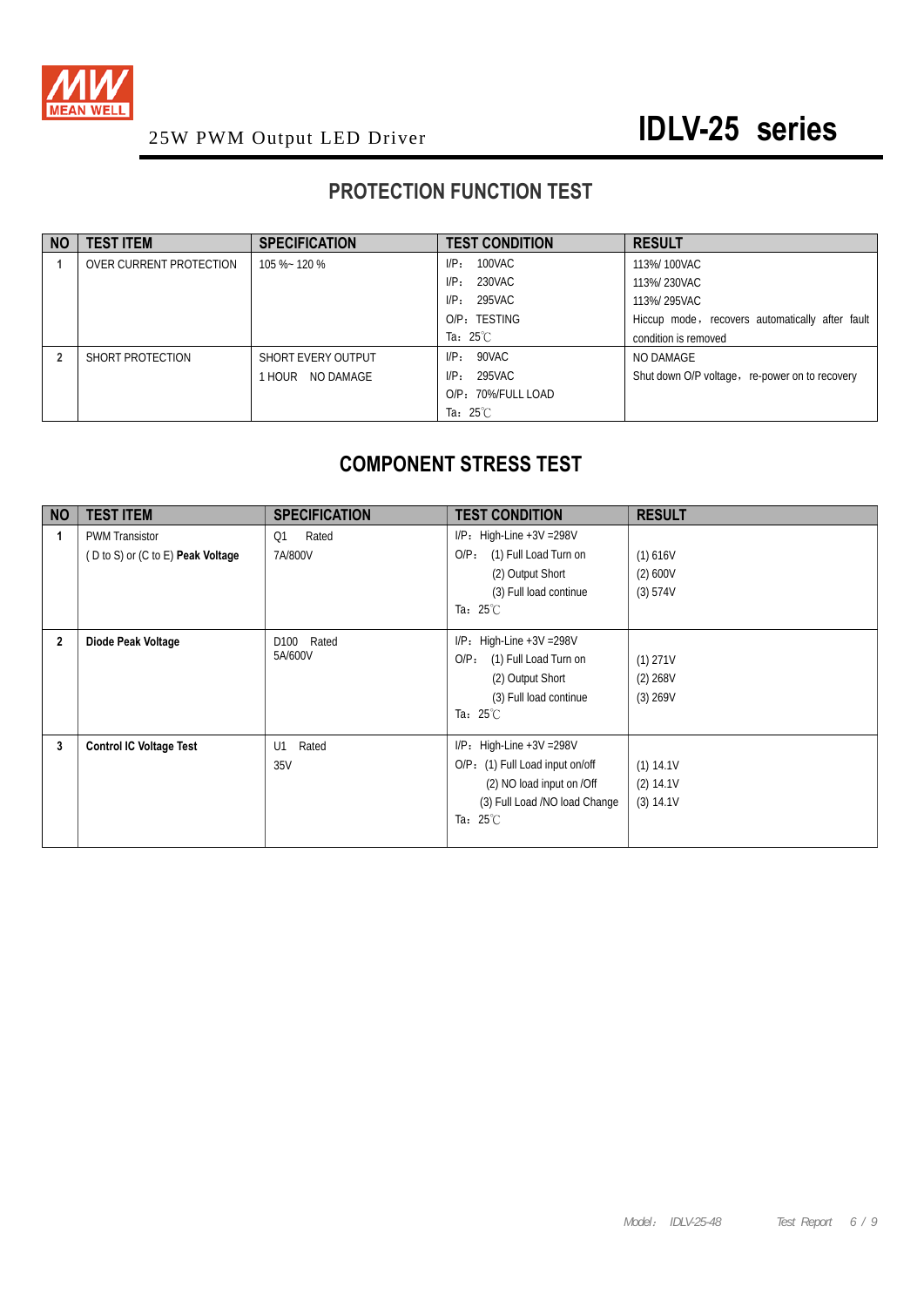

## **SAFETY TEST**

| <b>NO</b> | <b>TEST ITEM</b>     | <b>SPECIFICATION</b>             | <b>TEST CONDITION</b>                           | <b>RESULT</b>                      |
|-----------|----------------------|----------------------------------|-------------------------------------------------|------------------------------------|
|           | WITHSTAND VOLTAGE    | 3.75KVAC/min<br>$I/P-O/P$ :      | 4.125KVAC/min<br>$I/P$ -O/P:                    | $I/P$ -O/P: 1.652mA                |
|           |                      |                                  | Ta: $25^{\circ}$ C                              | NO DAMAGE                          |
|           | ISOLATION RESISTANCE | $I/P$ -O/P: 500VDC>100M $\Omega$ | 500VDC<br>$I/P$ - $O/P$ :<br>Ta: $25^{\circ}$ C | >9999M <sub>0</sub><br>$I/P$ -O/P: |

## **E.M.C TEST**

| <b>NO</b>      | <b>TEST ITEM</b>                            | <b>SPECIFICATION</b>                                             | <b>TEST CONDITION</b>                                         | <b>RESULT</b> |  |  |
|----------------|---------------------------------------------|------------------------------------------------------------------|---------------------------------------------------------------|---------------|--|--|
| 1              | <b>HARMONIC</b>                             | EN61000-3-2                                                      | I/P: 230VAC/50HZ<br>O/P: FULL /70% LOAD<br>Ta: $25^{\circ}$ C | <b>PASS</b>   |  |  |
| $\overline{2}$ | CONDUCTION                                  | EN55015                                                          | I/P: 230 VAC/50HZ<br>O/P: FULL LOAD<br>Ta: $25^{\circ}$ C     | PASS          |  |  |
| 3              | <b>RADIATION</b>                            | EN55015                                                          | I/P: 230 VAC/50HZ<br>O/P: FULL LOAD<br>Ta: $25^{\circ}$ C     | <b>PASS</b>   |  |  |
| 4              | E.S.D                                       | EN61000-4-2<br><b>LIGHT INDUSTRY</b><br>Air: 8KV<br>Contact: 4KV | I/P: 230 VAC/50HZ<br>O/P: FULL LOAD<br>Ta: $25^{\circ}$ C     | <b>PASS</b>   |  |  |
| 5              | E.F.T                                       | EN61000-4-4<br><b>LIGHT INDUSTRY</b><br>INPUT: 1KV               | I/P: 230VAC/50HZ<br>O/P: FULL LOAD<br>Ta: $25^{\circ}$ C      | <b>PASS</b>   |  |  |
| 6              | <b>SURGE</b>                                | EN61000-4-5<br><b>LIGHT INDUSTRY</b><br>$L-N: 1KV$               | I/P: 230VAC/50HZ<br>O/P: FULL LOAD<br>Ta: $25^{\circ}$ C      | PASS          |  |  |
| 7              | Test by certified Lab & Test Report Prepare |                                                                  |                                                               |               |  |  |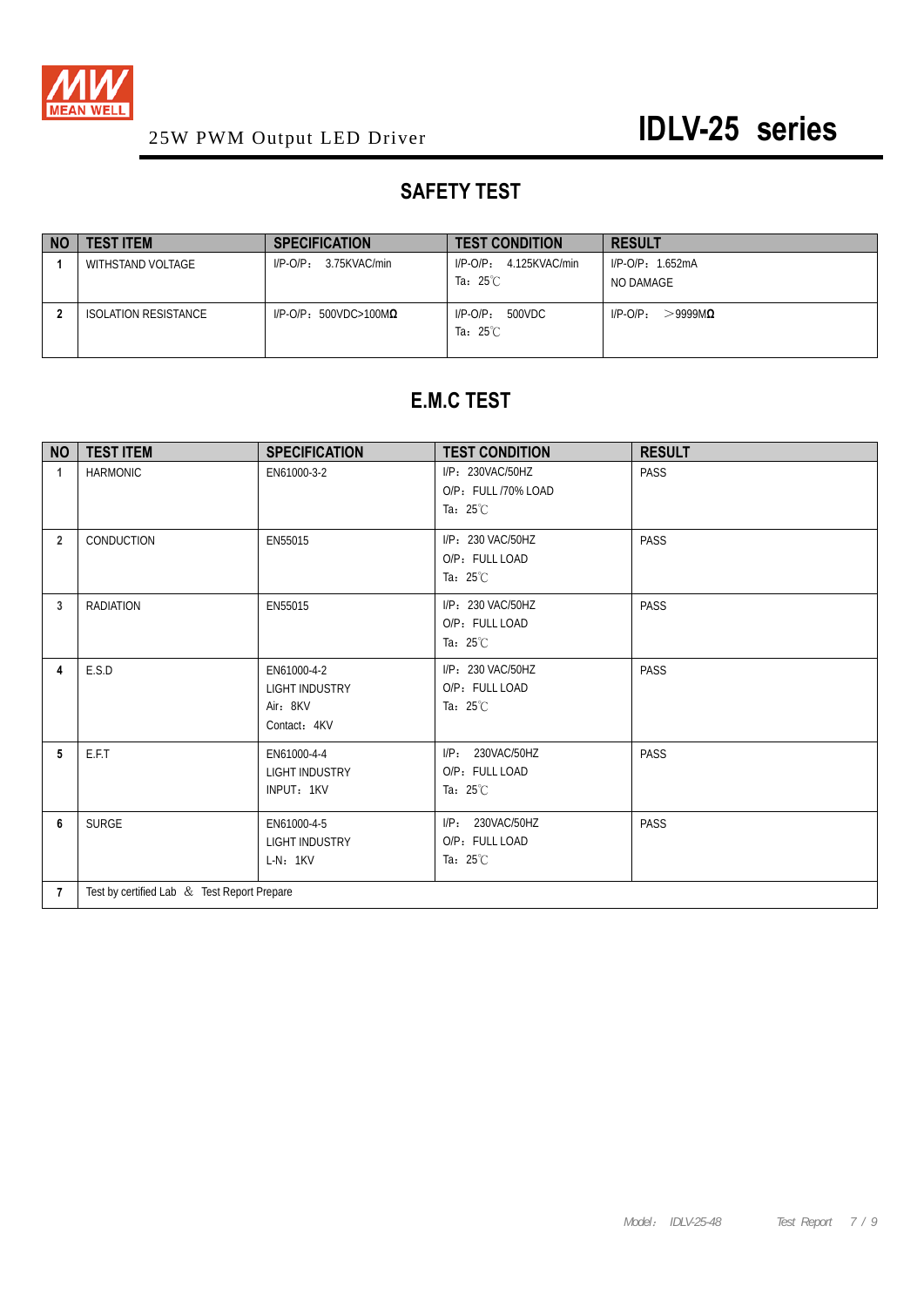

## **RELIABILITY TEST**

## **ENVIRONMENT TEST**

| <b>NO</b>      | <b>TEST ITEM</b>                                                                       | <b>SPECIFICATION</b>                                          |                                                                                                                                                                                              | <b>TEST CONDITION</b>                                                                       | <b>RESULT</b>            |
|----------------|----------------------------------------------------------------------------------------|---------------------------------------------------------------|----------------------------------------------------------------------------------------------------------------------------------------------------------------------------------------------|---------------------------------------------------------------------------------------------|--------------------------|
| $\mathbf{1}$   | TEMPERATURE RISE TEST                                                                  | MODEL: IDLV-25-36                                             | 1. ROOM AMBIENT BURN-IN: 2 HRS<br>2. HIGH AMBIENT BURN-IN: 2 HRS                                                                                                                             | $I/P$ : 230VAC O/P: FULL LOAD Ta= 24.4°C<br>I/P: 230VAC O/P: FULL LOAD Ta= $45.6^{\circ}$ C |                          |
|                |                                                                                        | NO.                                                           | Position                                                                                                                                                                                     | ROOM AMBIENT Ta= 24.4 $^{\circ}$ C                                                          | HIGH AMBIENT Ta=45.6 °C  |
|                |                                                                                        | $\mathbf{1}$                                                  | BD1                                                                                                                                                                                          | $62.9^{\circ}$ C                                                                            | 81.3°C                   |
|                |                                                                                        | 2                                                             | L1                                                                                                                                                                                           | 46.2°C                                                                                      | 65.7°C                   |
|                |                                                                                        | $\mathbf{3}$                                                  | RTH <sub>1</sub>                                                                                                                                                                             | 49.5°C                                                                                      | 68.5°C                   |
|                |                                                                                        | $\overline{4}$                                                | C <sub>8</sub>                                                                                                                                                                               | 72.3°C                                                                                      | 90.5°C                   |
|                |                                                                                        | 5                                                             | C <sub>6</sub>                                                                                                                                                                               | 69.7°C                                                                                      | 88.1°C                   |
|                |                                                                                        | 6                                                             | Q1                                                                                                                                                                                           | 76.0°C                                                                                      | 94.9°C                   |
|                |                                                                                        | $\overline{7}$<br>8                                           | D <sub>1</sub><br>U1                                                                                                                                                                         | 75.5°C<br>69.3°C                                                                            | 94.1°C<br>88.1°C         |
|                |                                                                                        | 9                                                             | C16                                                                                                                                                                                          | 69.0°C                                                                                      | 87.1°C                   |
|                |                                                                                        | 10                                                            | T1                                                                                                                                                                                           | 71.6°C                                                                                      | 89.3°C                   |
|                |                                                                                        | 11                                                            | D <sub>100</sub>                                                                                                                                                                             | 68.5°C                                                                                      | 86.6°C                   |
|                |                                                                                        | 12                                                            | Q100                                                                                                                                                                                         | 56.2°C                                                                                      | 75.3°C                   |
|                |                                                                                        | 13                                                            | U100                                                                                                                                                                                         | 65.5°C                                                                                      | 83.7°C                   |
|                |                                                                                        | 14                                                            | RG1                                                                                                                                                                                          | 74.3°C                                                                                      | 92.6°C                   |
|                |                                                                                        | 15                                                            | C206                                                                                                                                                                                         | 59.6°C                                                                                      | 77.9°C                   |
|                |                                                                                        | 16                                                            | C <sub>105</sub>                                                                                                                                                                             | 54.9°C                                                                                      | 73.7°C                   |
|                |                                                                                        | 17                                                            | C <sub>106</sub>                                                                                                                                                                             | 58.4°C                                                                                      | 76.7°C                   |
|                |                                                                                        | 18                                                            | LF100                                                                                                                                                                                        | 47.9°C                                                                                      | 67.3°C                   |
|                |                                                                                        | 19                                                            | THS <sub>2</sub>                                                                                                                                                                             | 58.5°C                                                                                      | 76.9°C                   |
|                |                                                                                        | 20                                                            | TC                                                                                                                                                                                           | 57.1°C                                                                                      | 75.6°C                   |
| $\overline{2}$ | <b>LOW TEMPERATURE</b><br>TURN ON TEST                                                 |                                                               | TURN ON AFTER 2 HOUR                                                                                                                                                                         | I/P: 295VAC/100VAC<br>O/P: FULL LOAD<br>Ta= $-25^{\circ}$ C                                 | TEST: OK                 |
| 3              | <b>HIGH HUMIDITY</b><br><b>HIGH TEMPERATURE</b><br><b>HIGH VOLTAGE</b><br>TURN ON TEST | AFTER 12 HOURS<br>IN CHAMBER ON<br>CONTROL 45 °C<br>NO DAMAGE |                                                                                                                                                                                              | I/P: 305VAC<br>O/P: FULL LOAD<br>Ta=45 $^{\circ}$ C<br>HUMIDITY= 95% R.H                    | TEST: OK                 |
| 4              | TEMPERATURE<br>COEFFICIENT                                                             | $\pm$ 0.03%/°C (0~45°C)                                       |                                                                                                                                                                                              | I/P: 230 VAC<br>O/P: FULL LOAD                                                              | $\pm$ 0.009%/°C (0~45°C) |
| 5              | STORAGE TEMPERATURE TEST                                                               |                                                               | 1. Thermal shock Temperature: $-45^{\circ}\text{C} \sim +90^{\circ}\text{C}$<br>2. Temperature change rate : 25°C / MIN<br>4. Total test cycle: 5 CYCLE<br>5. Input/Output condition: STATIC | 3. Dwell time low and high temperature : 30 MIN/EACH                                        | TEST: OK                 |